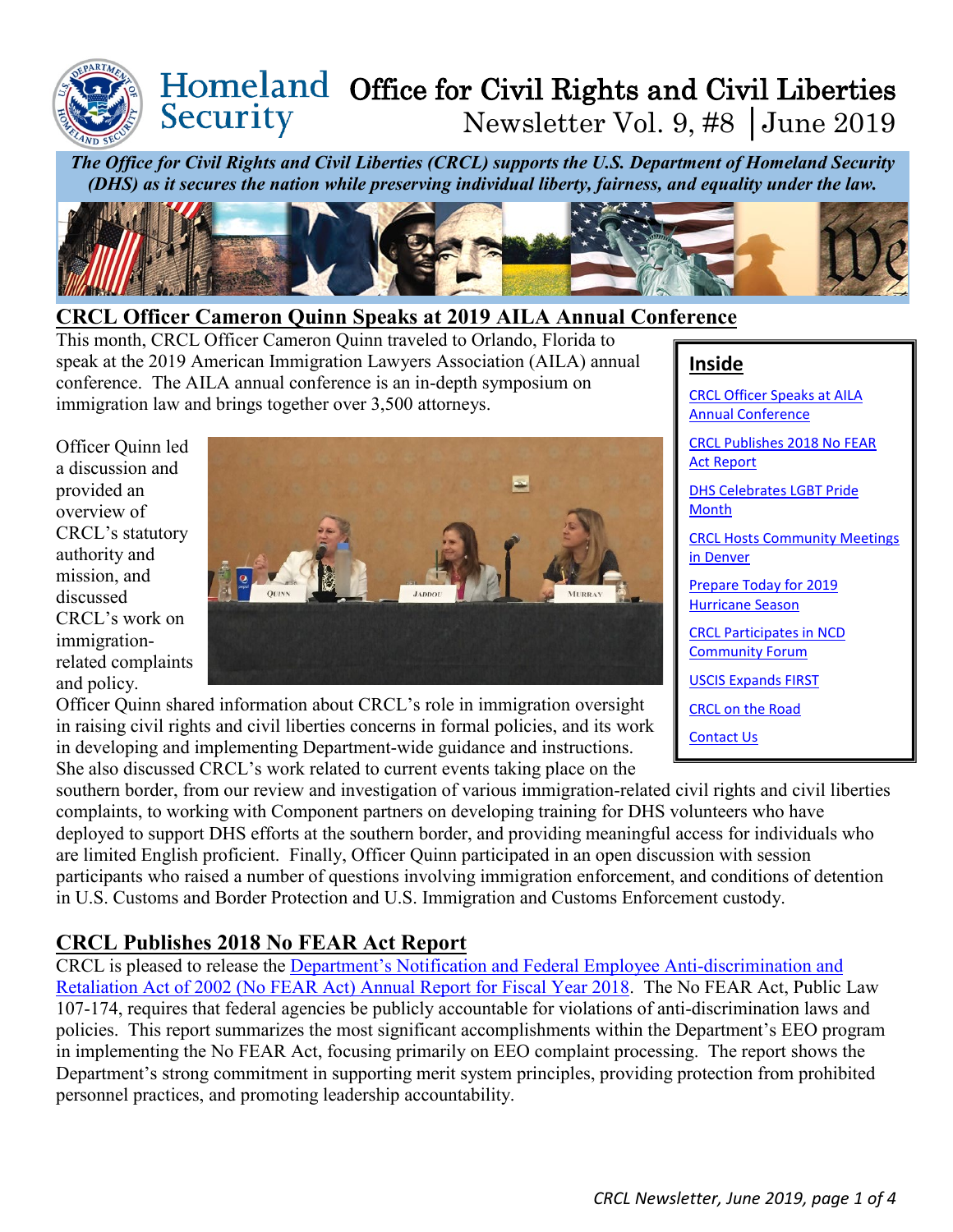# <span id="page-1-0"></span>**DHS Celebrates LGBT Pride Month**

DHS joins the nation in observing Lesbian, Gay, Bisexual, and Transgender (LGBT) Pride Month. Each June we take this time to reflect on the contributions and accomplishments of the LGBT community at DHS and across the federal government.

This month, CRCL and DHS Pride, the employee association representing the Department's proudly serving LGBT personnel, hosted the DHS LGBT



Pride Month Program: "Millions of Moments of Pride." The program featured guest speaker Diego Sanchez, APR, Director of Advocacy, Policy and Partnerships, PFLAG. Mr. Sanchez, a renowned LGBT advocate, shared his personal and professional experiences advocating for the LGBT community.

## <span id="page-1-1"></span>**CRCL Hosts Roundtable and Meetings with Diverse Communities in Denver**

CRCL convened its quarterly roundtable in Denver this month along with additional engagement meetings with advocacy groups and law enforcement. The roundtable was an opportunity for Peter Mina, CRCL's new deputy officer for programs and compliance, to meet with Denver stakeholders for the first time.

CRCL first met with the Denver Police Department which has been a critical partner in facilitating terrorism prevention and community engagement work. Lt. Robert Wyckoff shared examples of how CRCL's roundtable, as well as a DHS terrorism



prevention grant they received, has helped their department's engagement efforts. He also credited CRCL's training for community relations officers, through the community awareness briefings, as an important resource in their ability to effectively engage communities.

The next meeting took place with community and advocacy groups, including the Rocky Mountain Immigrant Advocacy Network (RMIAN), the local chapter of the NAACP, and the University of Denver Law School. The discussion centered on challenges that communities face, and resources available to address race-related issues, access issues at the detention facility in Colorado, and CRCL's complaint process.

CRCL then met with the U.S. Attorney's Office (USAO) for the District of Colorado and the DHS regional coordinator for strategic engagement. They discussed the many partnerships between the USAO and DHS, particularly involving training on houses of worship, civil rights redress for communities, campaigns to address bullying in Sikh and Muslim communities, and community awareness and law enforcement awareness briefings and training.

Concluding the trip, CRCL hosted a roundtable meeting, which drew more than 40 stakeholders from the community, local and federal law enforcement, and Congressional offices. Deputy Officer Mina spoke on CRCL's work and engagement opportunities available to communities. Michael Dougherty, district attorney for the county of Boulder, presented information on their hate crime campaign and focus on ensuring that communities have access to local resources and services. Additional discussion topics included detention issues including access to legal care and medical and mental health care. CRCL will continue to follow-up with stakeholders to address these issues.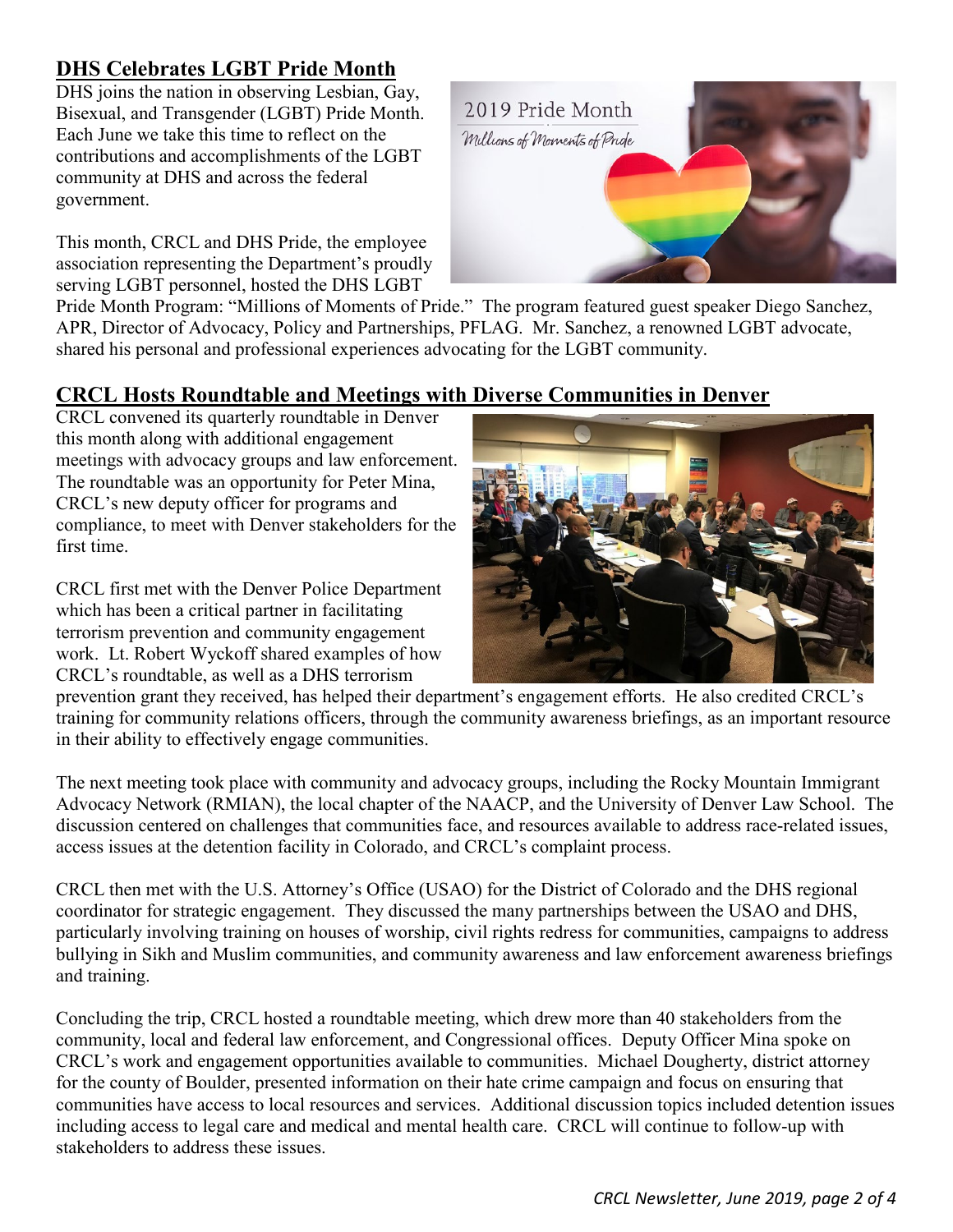# <span id="page-2-0"></span>**Prepare Today for the 2019 Hurricane Season**

Everyone should know their risk for hurricanes and take steps to prepare. The National Oceanic and Atmospheric Administration (NOAA) predicts a near-normal 2019 Atlantic Hurricane Season which started June 1. However, it only takes one hurricane or tropical storm to have a major impact on a community. Pay attention to the forecast tracks for hurricanes and take steps to prepare even if you're outside the cone, because hurricanes and tropical storms can have impacts beyond the cone.

You can take action now to prepare for hurricanes:

- Know your risk of hurricanes and prepare in advance.
- Plan ahead know what you'll do if a hurricane could impact your area, how to contact your family, and any community emergency plans.
- Sign up for your [community's warning system.](http://www.ready.gov/alerts) The Emergency Alert System and NOAA Weather Radio also provide emergency alerts.
- Stay tuned for the latest information. Follow the guidance of your local officials and check media and weather reports via official sources, including social media.
- Consider purchasing flood insurance to protect your property from potential flood damage.
	- o Most homeowner's policies do not cover flood damage.
	- $\circ$  Flood insurance takes 30 days to become effective don't wait until the last minute!
	- o Visit [Floodsmart.gov](http://www.floodsmart.gov/) for more information.
- Based on your location and community plans, make your own plans for evacuation or sheltering in place. o Become familiar with your evacuation zone, the evacuation route and shelter locations.

Find more information on how to prepare at [Ready.gov/hurricanes,](http://ready.gov/hurricanes) and through the National Weather Service at [weather.gov/safety/hurricane.](http://www.weather.gov/safety/hurricane)

# <span id="page-2-1"></span>**CRCL Participates in Panel Discussion at NCD Community Forum**



A CRCL representative recently participated in the National Council on Disability business meeting and community forum of the National Council on Disability (NCD) in San Juan, Puerto Rico. During the meeting panelists offered their perspectives relating to a recent report published by NCD, ["Preserving Our Freedom:](https://www.ncd.gov/sites/default/files/NCD_Preserving_Our_Freedom_508.pdf)  [Ending Institutionalization of People with Disabilities](https://www.ncd.gov/sites/default/files/NCD_Preserving_Our_Freedom_508.pdf)  [During and After Disasters."](https://www.ncd.gov/sites/default/files/NCD_Preserving_Our_Freedom_508.pdf) The report examined data from several major storms and disasters and found that people with disabilities are frequently institutionalized during and after disasters due to conflicting federal guidance, a lack of equal access to emergency and

disaster-related programs and services, and a lack of compliance with federal law. As a result of unnecessary institutionalizations during and after disasters, people with disabilities often go unaccounted for, families are separated from loved ones, working individuals with disabilities often become unemployed, and students with disabilities are often excluded from returning to school with their peers.

During the panel discussion, the CRCL representative discussed issues that [were raised during several listening](https://www.dhs.gov/publication/civil-rights-listening-sessions-disability-stakeholders)  [sessions](https://www.dhs.gov/publication/civil-rights-listening-sessions-disability-stakeholders) CRCL and FEMA hosted across the country to hear about concerns and experiences related to the impact of disaster on individuals with disabilities. CRCL also discussed federal agency guidance regarding integration and sheltering, and CRCL recommendations for emergency managers on improving the delivery of disaster assistance to disaster survivors with disabilities.